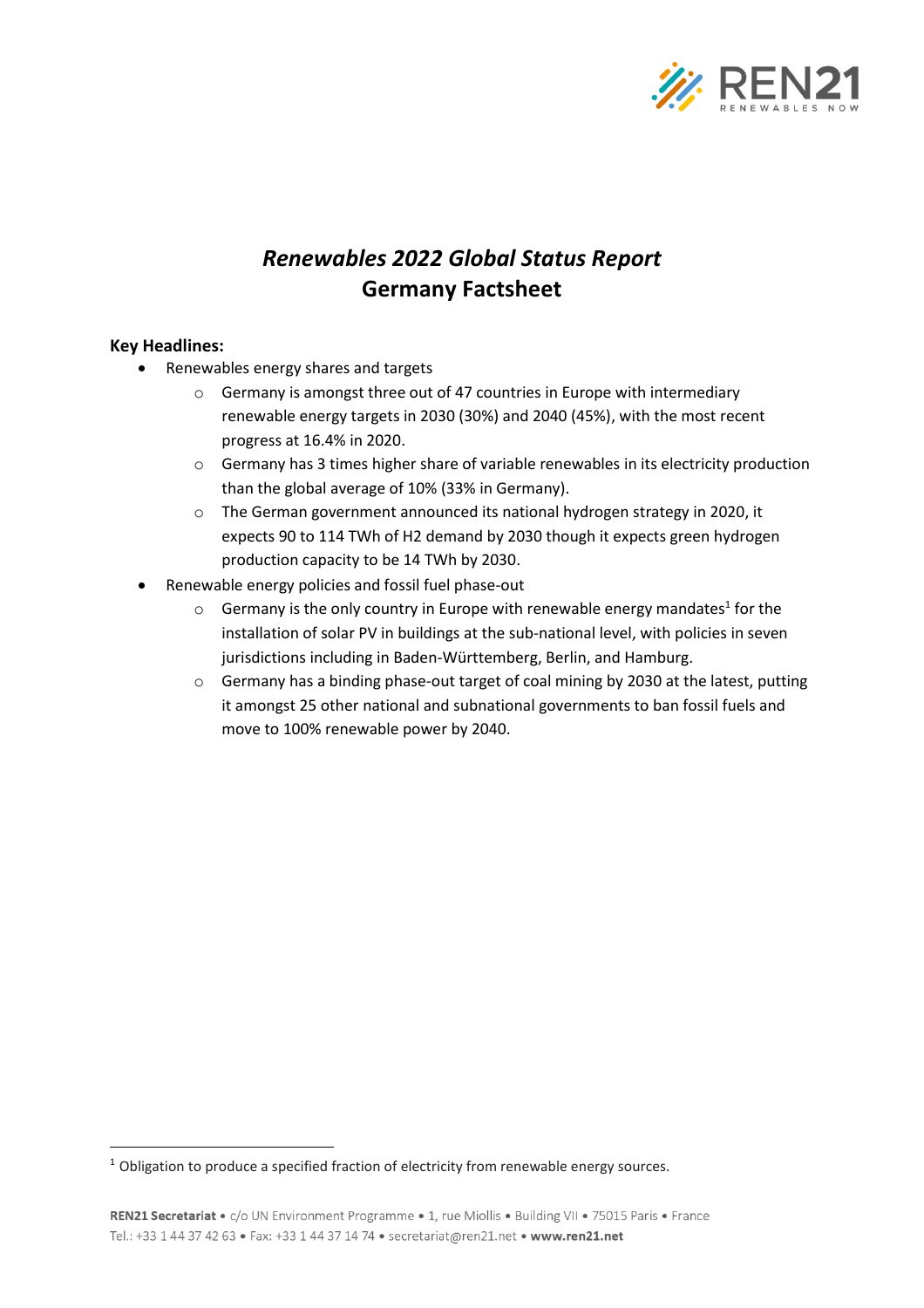

## **GERMANY ENERGY STATISTICS**

| GDP                                                    | 3,570.62 billion euros                                                                                     |
|--------------------------------------------------------|------------------------------------------------------------------------------------------------------------|
| Population                                             | 83,222,442                                                                                                 |
| USD invested in renewables in the region               | Europe invested 79.7 billion USD in renewables<br>in 2021, equivalent to the GDP of Luxembourg in<br>2020. |
| Total installed capacity of renewable power in<br>2021 | 138.9 GW - Enough to power Italy, a growing<br>trend (6.8 GW additions in 2021).                           |
| Renewable energy developments in past 10<br>years      | Renewable energy share in final energy demand<br>increased by 65% between 2009 and 2019.                   |

#### **RENEWABLE ENERGY POLICY SITUATION IN GERMANY**

| <b>Indicator</b>          | <b>Sector and year</b>                                                                                                                                                                                                                              |  |
|---------------------------|-----------------------------------------------------------------------------------------------------------------------------------------------------------------------------------------------------------------------------------------------------|--|
| Renewable energy targets  | Economy-wide RE: 30% by 2030, 45% by 2040, 60% by<br>2050.<br>Power: 65% renewable power by 2030, in 2022 target<br>$\bullet$<br>was revised to 80% by 2030, 200 GW solar PV by 2030,<br>30 GW offshore wind by 2030 and at least 70 GW by<br>2045. |  |
|                           | Transport: ICE phase-out/EV Target for all new vehicles by 2030.                                                                                                                                                                                    |  |
| Net-zero target           | Climate neutrality by 2045.                                                                                                                                                                                                                         |  |
| Renewable energy policies |                                                                                                                                                                                                                                                     |  |
| New policies in 2021      | Launched carbon pricing for the heating and transport<br>$\bullet$<br>sectors.<br>Financial incentives to limit the installation of oil-fired<br>$\bullet$<br>heating systems and fossil fuel boilers in new and<br>existing buildings.             |  |
| City /subnational targets | More than 68 German cities with RE, P, H&C or T targets<br>$\bullet$<br>in 2021.<br>Around 26 German cities with net-zero targets, 2 of<br>$\bullet$<br>which were announced in 2021 (Berlin and Essen).                                            |  |